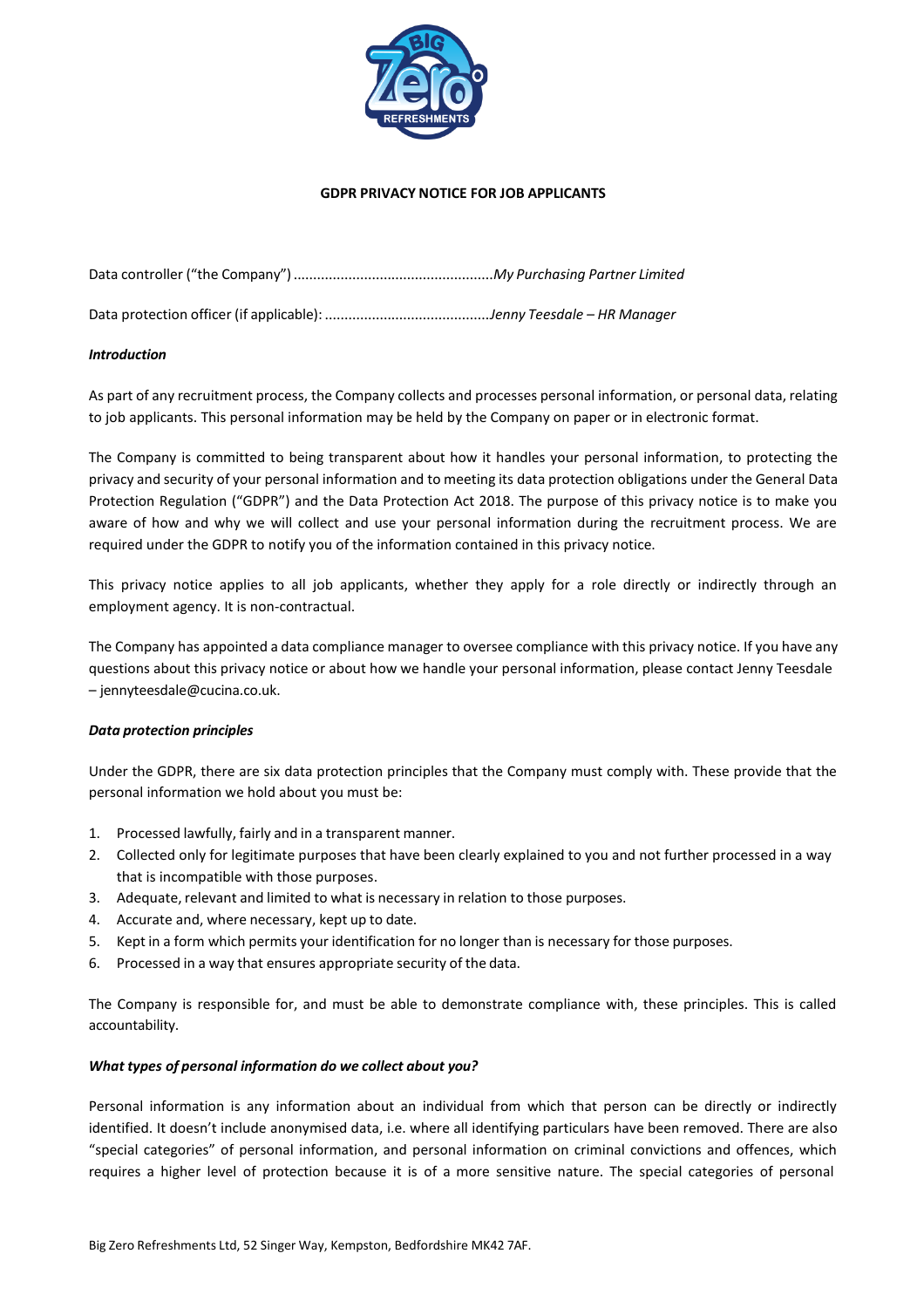

information comprise information about an individual's racial or ethnic origin, political opinions, religious or philosophical beliefs, trade union membership, health, sex life or sexual orientation and genetic and biometric data.

The Company collects, uses and processes a range of personal information about you during the recruitment process. This includes (as applicable):

- your contact details, including your name, address, telephone number and personal e-mail address
- personal information included in a CV, any application form, cover letter or interview notes
- references
- information about your right to work in the UK and copies of proof of right to work documentation
- copies of qualification certificates
- copy of driving licence
- other background check documentation
- details of yourskills, qualifications, experience and work history with previous employers
- information about your current salary level, including benefits and pension entitlements
- your professional memberships

The Company may also collect, use and process the following special categories of your personal information during the recruitment process (as applicable):

information about criminal convictions and offences.

### *How do we collect your personal information?*

The Company collects personal information about you during the recruitment process either directly from you or sometimes from a third party such as an employment agency. We may also collect personal information from other external third parties, such as references from current and former employers, information from background check providers, information from credit reference agencies and criminal record checks from the Disclosure and Barring Service (DBS). Other than employment agencies, the Company will only seek personal information from third parties during the recruitment process once an offer of employment or engagement has been made to you and we will inform you that we are doing so.

You are under no statutory or contractual obligation to provide personal information to the Company during the recruitment process.

Your personal information may be stored in different places, including on your application record, in the Company's HR management system and in other IT systems, such as the e-mail system.

### *Why and how do we use your personal information?*

We will only use your personal information when the law allows us to. These are known as the legal bases for processing. We will use your personal information in one or more of the following circumstances:

- where we need to do so to take steps at your request prior to entering into a contract with you, or to enter into a contract with you
- where we need to comply with a legal obligation
- where it is necessary for our legitimate interests (or those of a third party), and your interests or your fundamental rights and freedoms do not override our interests.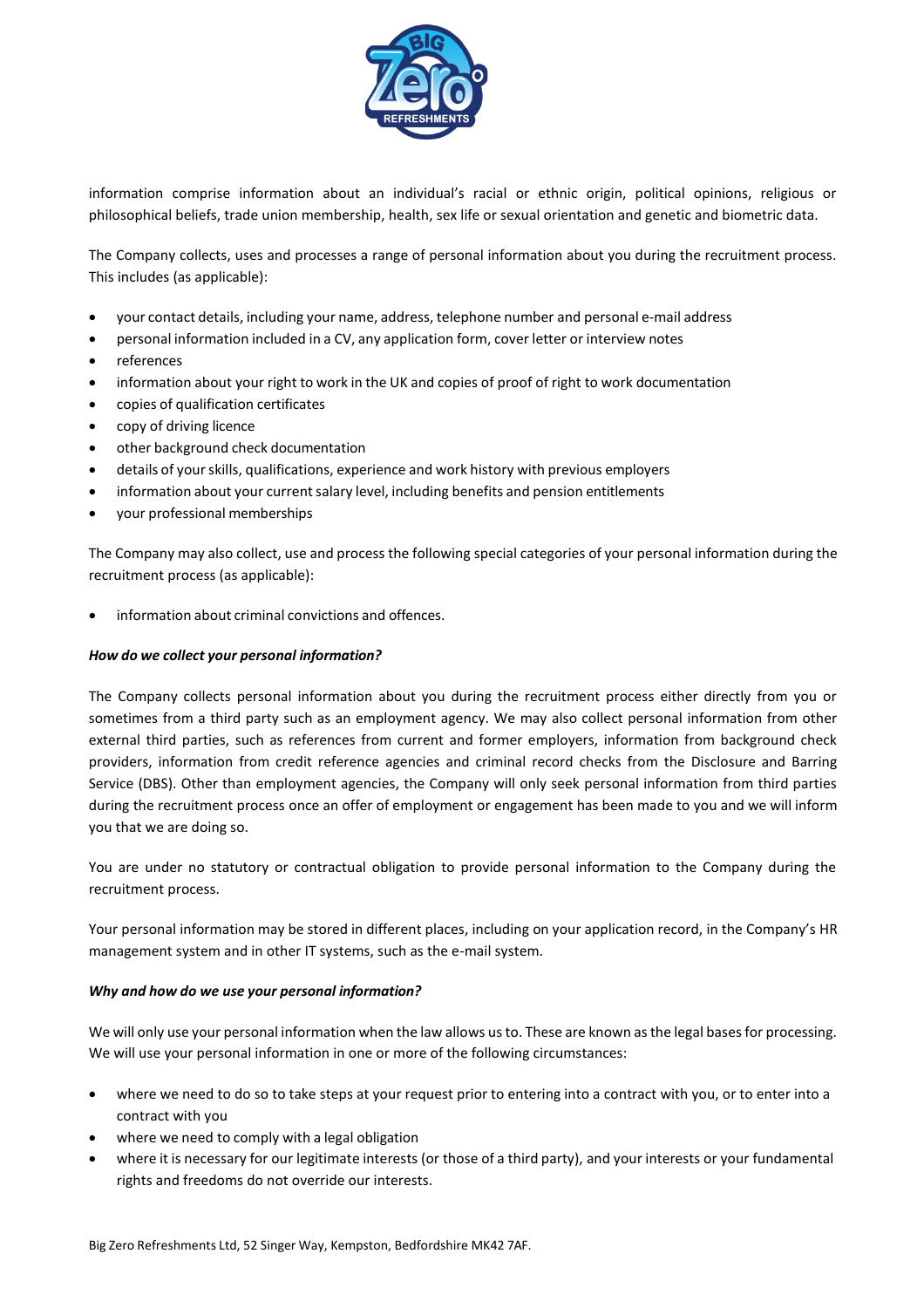

We need all the types of personal information listed under *"What types of personal information do we collect about you?"* primarily to enable us to take steps at your request to enter into a contract with you, or to enter into a contract with you, and to enable us to comply with our legal obligations. In some cases, we may also use your personal information where it is necessary to pursue our legitimate interests (or those of a third party), provided that your interests or your fundamental rights and freedoms do not override our interests. Our legitimate interests include: pursuing our business by employing employees, workers and contractors; managing the recruitment process; conducting due diligence on prospective staff and performing effective internal administration.

The purposes for which we are processing, or will process, your personal information are to:

- manage the recruitment process and assess your suitability for employment or engagement
- decide to whom to offer a job
- comply with statutory and/or regulatory requirements and obligations, e.g. checking your right to work in the UK
- ensure compliance with your statutory rights
- ensure effective HR, personnel management and business administration

Please note that we may process your personal information without your consent, in compliance with these rules, where this is required or permitted by law.

## *What if you fail to provide personal information?*

If you fail to provide certain personal information when requested, we may not be able to process your job application properly or at all, we may not be able to enter into a contract with you, or we may be prevented from complying with our legal obligations. You may also be unable to exercise your statutory rights.

### *Why and how do we use yoursensitive personal information?*

We will only collect and use your sensitive personal information, which includes special categories of personal information and information about criminal convictions and offences, when the law allows us to.

Some special categories of personal information, i.e. information about your health, and information about criminal convictions and offences, is processed so that we can perform or exercise our obligations or rights under employment law and in line with our data protection policy.

We may also process information about your health and information about any criminal convictions and offences where we have your explicit written consent. In this case, we will first provide you with full details of the personal information we would like and the reason we need it, so that you can properly consider whether you wish to consent or not. It is entirely your choice whether to consent. Your consent can be withdrawn at any time.

The purposes for which we are processing, or will process, health information and information about any criminal convictions and offences, are to:

- assess your suitability for employment or engagement
- comply with statutory and/or regulatory requirements and obligations, e.g. carrying out criminal record checks
- ensure compliance with your statutory rights
- ensure effective HR, personnel management and business administration

We may also occasionally use your special categories of personal information, and information about any criminal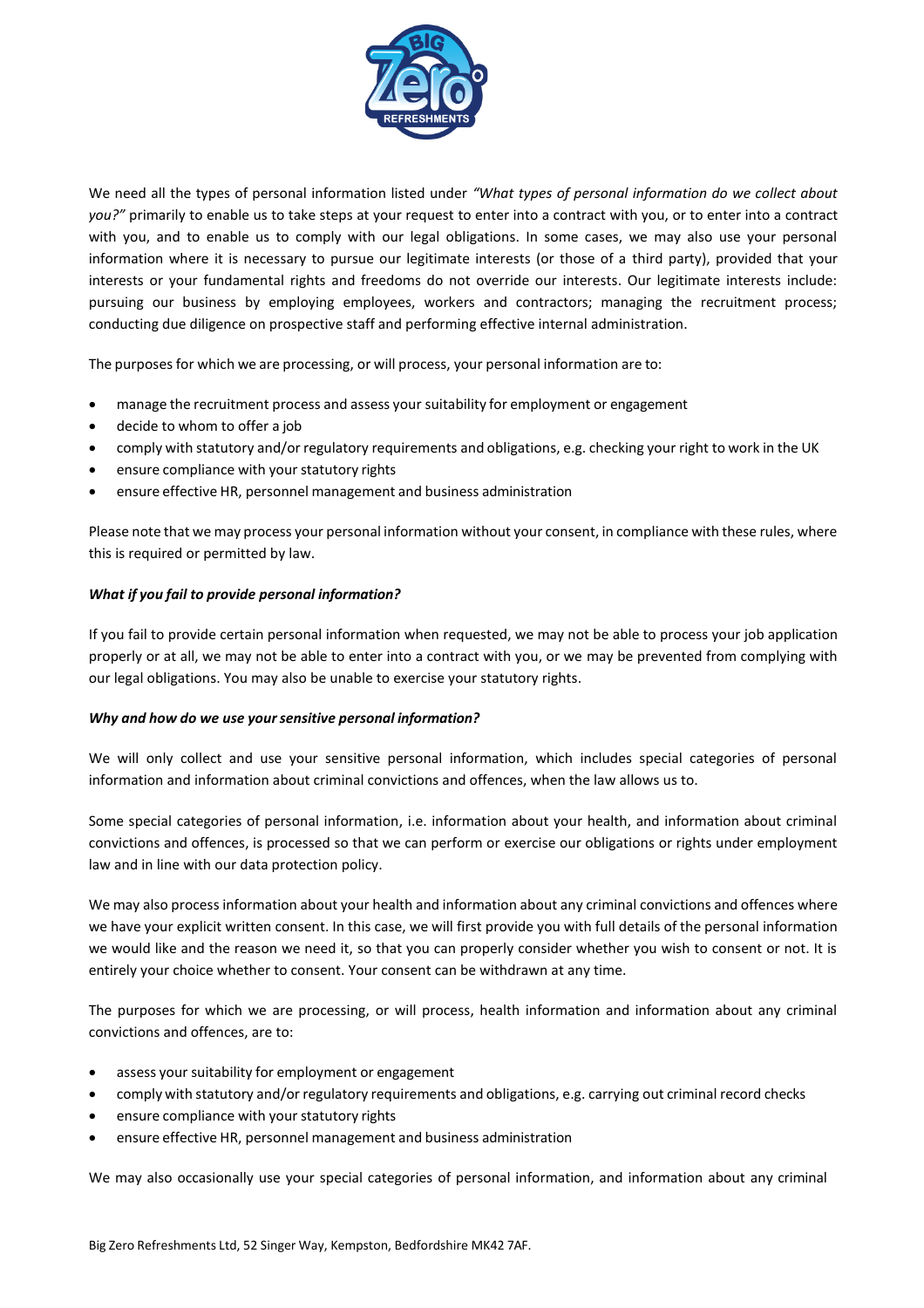

convictions and offences, where it is needed for the establishment, exercise or defence of legal claims.

### *Change of purpose*

We will only use your personal information for the purposes for which we collected it, i.e. for the recruitment exercise for which you have applied.

However, if your job application is unsuccessful, the Company may wish to keep your personal information on file for in case there are future suitable employment opportunities with us in line with the statutory guidelines which is 6 months. You have the right to withdraw your consent for this at any time.

## *Who has accessto your personal information?*

Your personal information may be shared internally within the Company for the purposes of the recruitment exercise, including with members of the HR department, members of the recruitment team, managers in the department which has the vacancy and IT staff if access to your personal information is necessary for the performance of their roles.

The Company will not share your personal information with third parties during the recruitment process unless your job application is successful and we make you an offer of employment or engagement. At that stage, we may also share your personal information with third parties (and their designated agents), including:

- external organisations for the purposes of conducting pre-employment reference and employment background checks
- the DBS, to obtain a criminal record check
- former employers, to obtain references

We may also need to share your personal information with a regulator or to otherwise comply with the law.

We may share your personal information with third parties where it is necessary to steps at your request to enter into a contract with you, or to enter into a contract with you, where we need to comply with a legal obligation, or where it is necessary for our legitimate interests (or those of a third party).

### *How does the Company protect your personal information?*

The Company has put in place measures to protect the security of your personal information. It has internal policies, procedures and controlsin place to try and prevent your personal information from being accidentally lost or destroyed, altered, disclosed or used or accessed in an unauthorised way. In addition, we limit access to your personal information to those employees, workers, agents, contractors and other third parties who have a business need to know in order to perform their job duties and responsibilities. You can obtain further information about these measures from our [data protection officer] [data compliance manager]*.*

Where your personal information is shared with third parties, we require all third parties to take appropriate technical and organisational security measures to protect your personal information and to treat it subject to a duty of confidentiality and in accordance with data protection law. We only allow them to process your personal information for specified purposes and in accordance with our written instructions and we do not allow them to use your personal information for their own purposes.

The Company also has in place procedures to deal with a suspected data security breach and we will notify the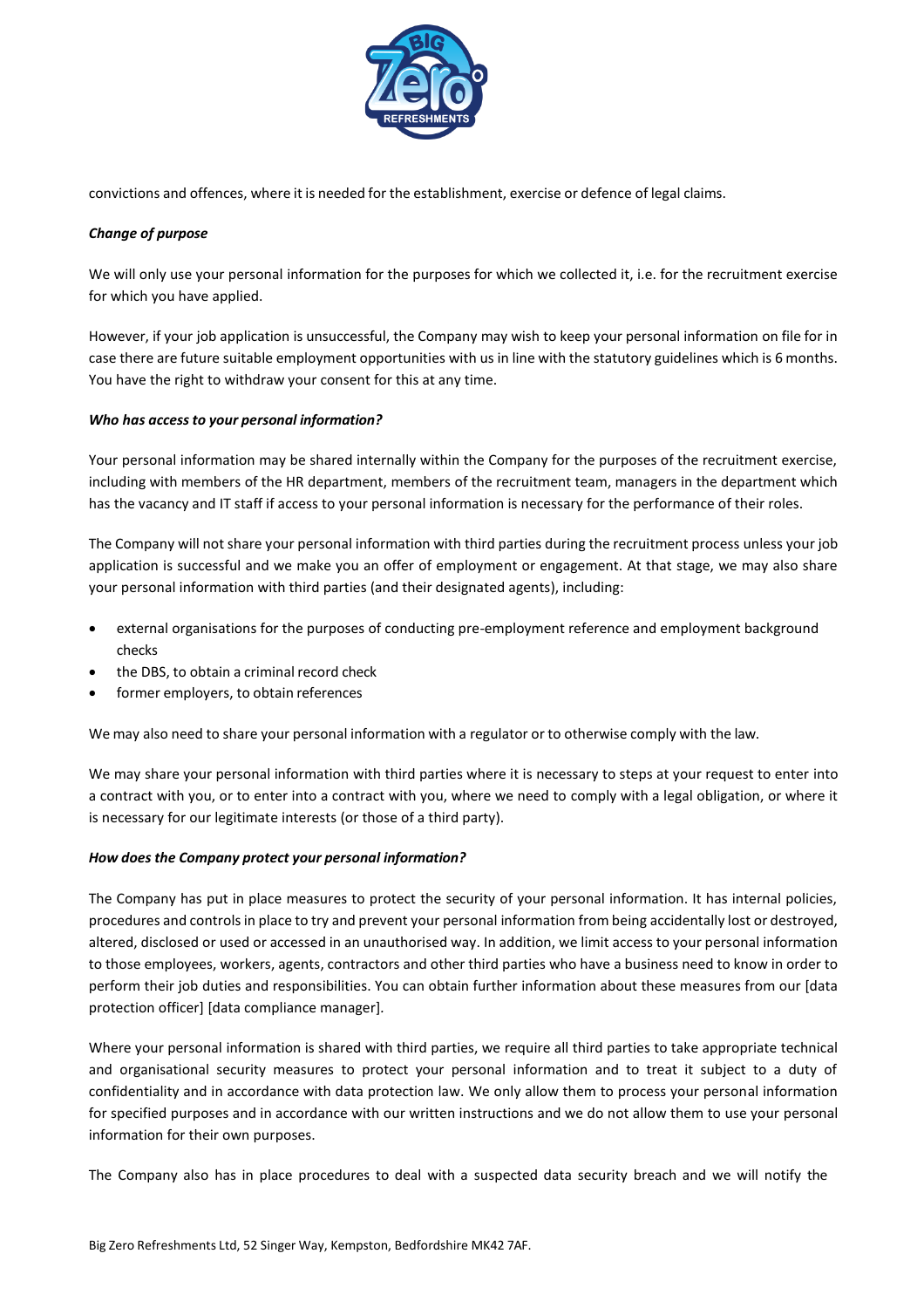

Information Commissioner's Office (or any other applicable supervisory authority or regulator) and you of a suspected breach where we are legally required to do so.

# *For how long does the Company keep your personal information?*

The Company will only retain your personal information for as long as is necessary to fulfil the purposes for which it was collected and processed.

If your application for employment or engagement is unsuccessful, the Company will generally hold your personal information for six months after the end of the relevant recruitment exercise but this is subject to: (a) any minimum statutory or other legal, tax, health and safety, reporting or accounting requirements for particular data or records, and (b) the retention of some types of personal information for up to six years to protect against legal risk, e.g. if they could be relevant to a possible legal claim in a tribunal, County Court or High Court. If you have consented to the Company keeping your personal information on file for in case there are future suitable employment opportunities with us, the Company will hold your personal information for a further six months after the end of the relevant recruitment exercise, or until you withdraw your consent if earlier.

If your application for employment or engagement is successful, personal information gathered during the recruitment process will be retained for the duration of your employment or engagement and in accordance with the privacy notice for employees, workers and contractors.

Personal information which is no longer to be retained will be securely and effectively destroyed or permanently erased from our IT systems and we will also require third parties to destroy or erase such personal information where applicable.

In some circumstances we may anonymise your personal information so that it no longer permits your identification. In this case, we may retain such information for a longer period.

### *Your rights in connection with your personal information*

As a data subject, you have a number of statutory rights. Subject to certain conditions, and in certain circumstances, you have the right to:

- request access to your personal information this is usually known as making a data subject access request and it enables you to receive a copy of the personal information we hold about you and to check that we are lawfully processing it
- request rectification of your personal information this enables you to have any inaccurate or incomplete personal information we hold about you corrected
- request the erasure of your personal information this enables you to ask us to delete or remove your personal information where there's no compelling reason for its continued processing, e.g. it's no longer necessary in relation to the purpose for which it was originally collected
- restrict the processing of your personal information this enables you to ask us to suspend the processing of your personal information, e.g. if you contest its accuracy and so want us to verify its accuracy
- object to the processing of your personal information this enables you to ask us to stop processing your personal information where we are relying on the legitimate interests of the business as our legal basis for processing and there is something relating to your particular situation which makes you decide to object to processing on this ground
- data portability this gives you the right to request the transfer of your personal information to another party so